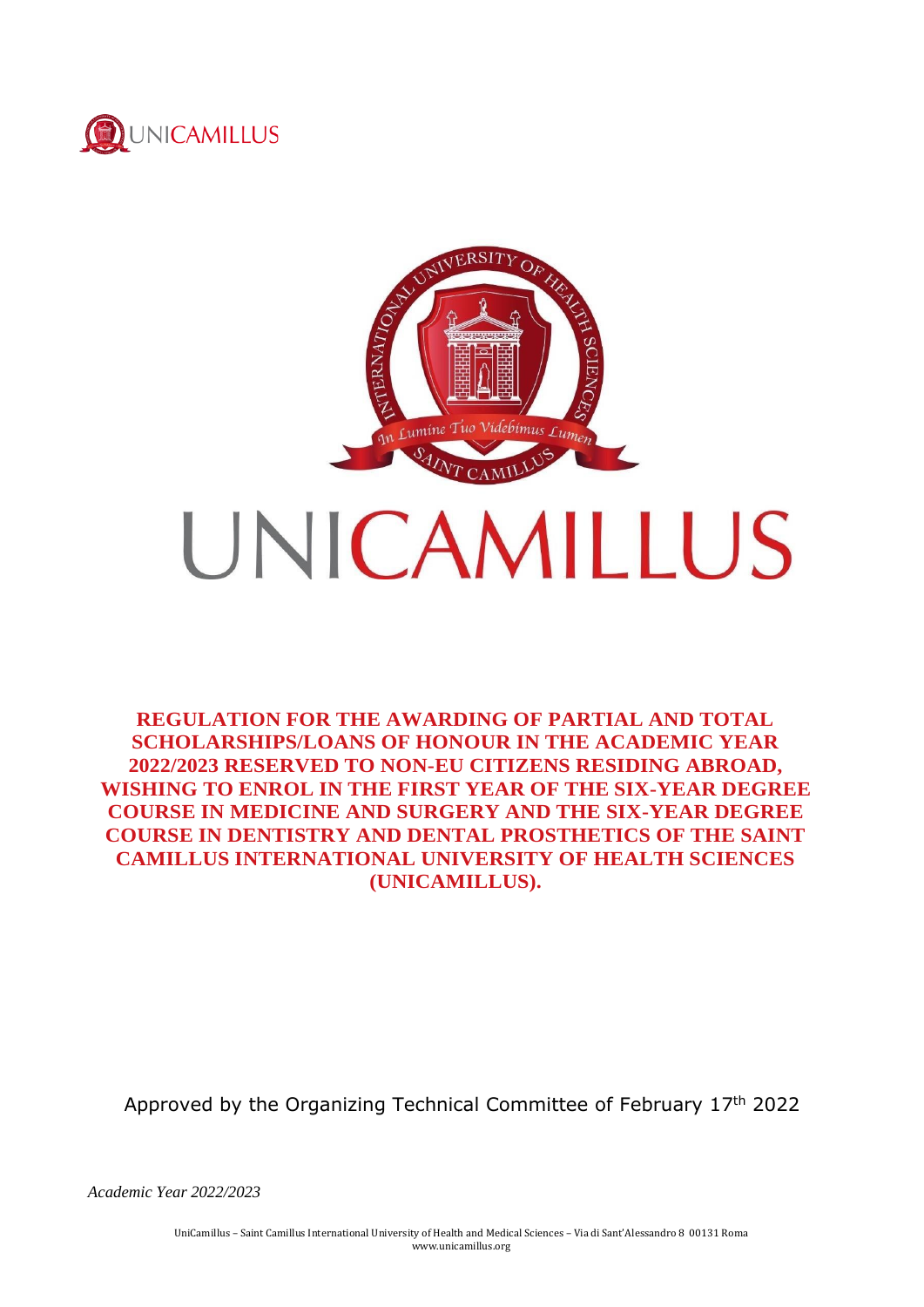

**REGULATION FOR THE AWARDING OF PARTIAL AND TOTAL SCHOLARSHIPS/LOANS OF HONOUR IN THE ACADEMIC YEAR 2022/2023 RESERVED TO NON-EU CITIZENS RESIDING ABROAD, WISHING TO ENROL IN THE FIRST YEAR OF THE SIX-YEAR DEGREE COURSE IN MEDICINE AND SURGERY AND THE SIX-YEAR DEGREE COURSE IN DENTISTRY AND DENTAL PROSTHETICS OF THE SAINT CAMILLUS INTERNATIONAL UNIVERSITY OF HEALTH SCIENCES (UNICAMILLUS).**

### **INTRODUCTION**

In the belief that motivated and deserving students must be supported in the achievement of their academic and professional ambitions, UniCamillus has decided to finance scholarships and Loans of Honour based on the assessment of the student's economic situation, merit and studies regularity. Scholarships and Loans of Honour are addressed to non-EU students residing abroad who have scarce economic resources, with the aim of training health personnel who then will return to their country to carry out their professional mission.

#### **Art. 1 Beneficiaries**

For the academic year 2022/2023, scholarships and Loans of Honour financed by UniCamillus, based on merit and income, are reserved to non-EU citizens residing abroad enrolled in one of the following:

- Six-year Degree Course in Medicine and Surgery;

- Six-year Degree Course in Dentistry and Dental Prosthetics.

The application for the benefit is independent from the enrolment procedure. The student who applied for the scholarship and is recognized eligible, but does not proceed with the enrolment, will lose his/her eligibility.

# **Art. 2 Value of the partial and total scholarships/Loans of Honour**

For the academic year 2022/2023, UniCamillus offers:

- a maximum of 18 scholarships/Loans of Honour for the partial or total coverage of the yearly fee due for the six-year Degree Course in Dentistry and Dental Prosthetics;

- a maximum of 50 scholarships/Loans of Honour for the partial or total coverage of the yearly fee due for the six-year Degree Course in Medicine and Surgery.

The University reserves the right to extend the number of scholarships/Loans of Honour offered, even in subsequent moments, should the Evaluation Commission deemed necessary to increase the number of scholarships/Loans of Honour to grant to particularly deserving students.

For the academic year 2022/2023, the total scholarship/Loan of Honour covers the yearly fee due by the student.

For the academic year 2022/2023 the amount of the partial scholarship ranges from a minimum of Euro 6.000,00 to a maximum of Euro 10.500,00 and precisely:

- Six-year Degree Course in Dentistry and Dental Prosthetics: from a minimum of Euro 6.000 to a maximum of Euro 10.500;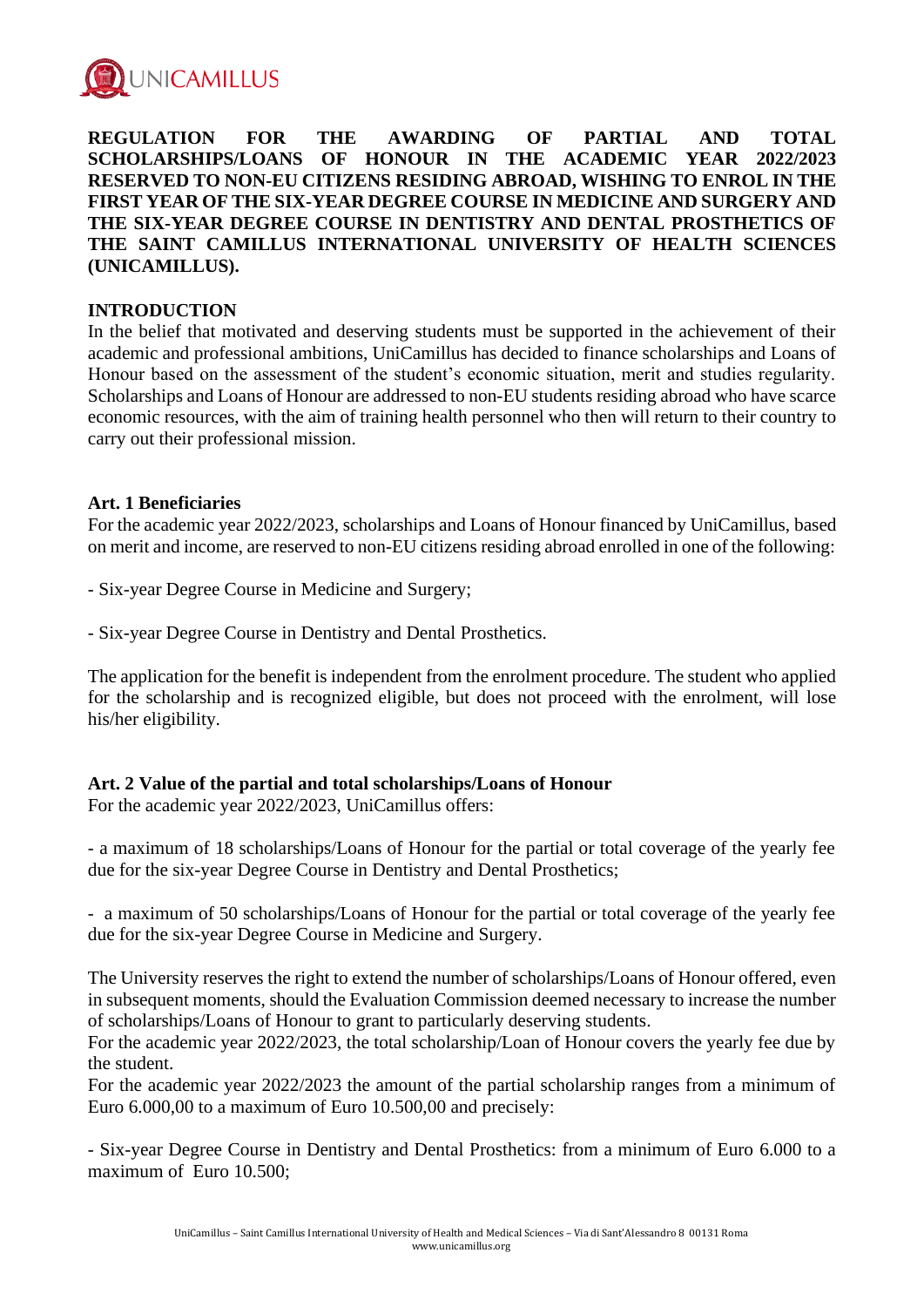

- Six-year Degree Course in Medicine and Surgery: from a minimum of Euro 6.000 to a maximum of Euro 10.000.

In any case, the partial or total scholarships/Loans of Honour do not cover the regional tax that for the academic year 2022/2023 has not been fixed yet (as an indication, for the academic year 2021/2022 it was set at Euro 140,00).

The benefit deriving from the partial or total scholarships/Loans of Honour will be renewed annually, until the achievement of the degree, if the students complies with the requirements provided for by Article 6 of this regulation.

# **Art. 3 Features of the total scholarship/Loan of Honour**

The total scholarship consists in a "Loan of Honour": it is completely repaid in the case that, after the graduation, the student comes back as a professional to his country of origin, or in a similar country agreed with the University, to work there for at least three years.

#### **Art 4 Commission for the awarding of the partial or total scholarships/Loans of Honour**

In order to ensure the equality and the regularity of scholarship/Loan of Honour awarding procedure, UniCamillus will appoint a Commission with humanitarian sensitivity and experience in training.

#### **Art. 5 Partial or total scholarships application submission: methods and deadlines**

The application must only be submitted through the online procedure (as per the guide in Annex 1) through the Student Portal by 1 p.m. on 13 May 2022.

Within the portal, the candidate, after entering all the required data, will have to upload the following documentation:

#### MANDATORY

- Scholarship application form (Attachment A available on the Portal);
- Motivation letter:
- Curriculum Vitae;
- Documentation certifying the economic-financial situation of the student's family;
- High school diploma if graduated/Last School Report if not still graduated;
- Declaration of having read the Notice related to the treatment of personal data according to art. 13 and art.14 of the EU Regulation 2016/679 on the "protection of natural persons with reference to the treatment of personal data" (hereinafter "GDPR") provided by UniCamillus (Attachment B - available on the Portal).

In the absence of the aforementioned documentation, or part of it, the application will not be considered valid and will not be examined by the Commission.

#### **OPTIONAL**

- Certificate or documentation attesting the family composition;
- One or more presentation letters by professors;
- Any documents, publications, material related to works, researches, studies, activities carried out by the candidate which are particularly relevant and pertinent to the course of study which the candidate wishes to undertake and/or the values and the mission of UniCamillus.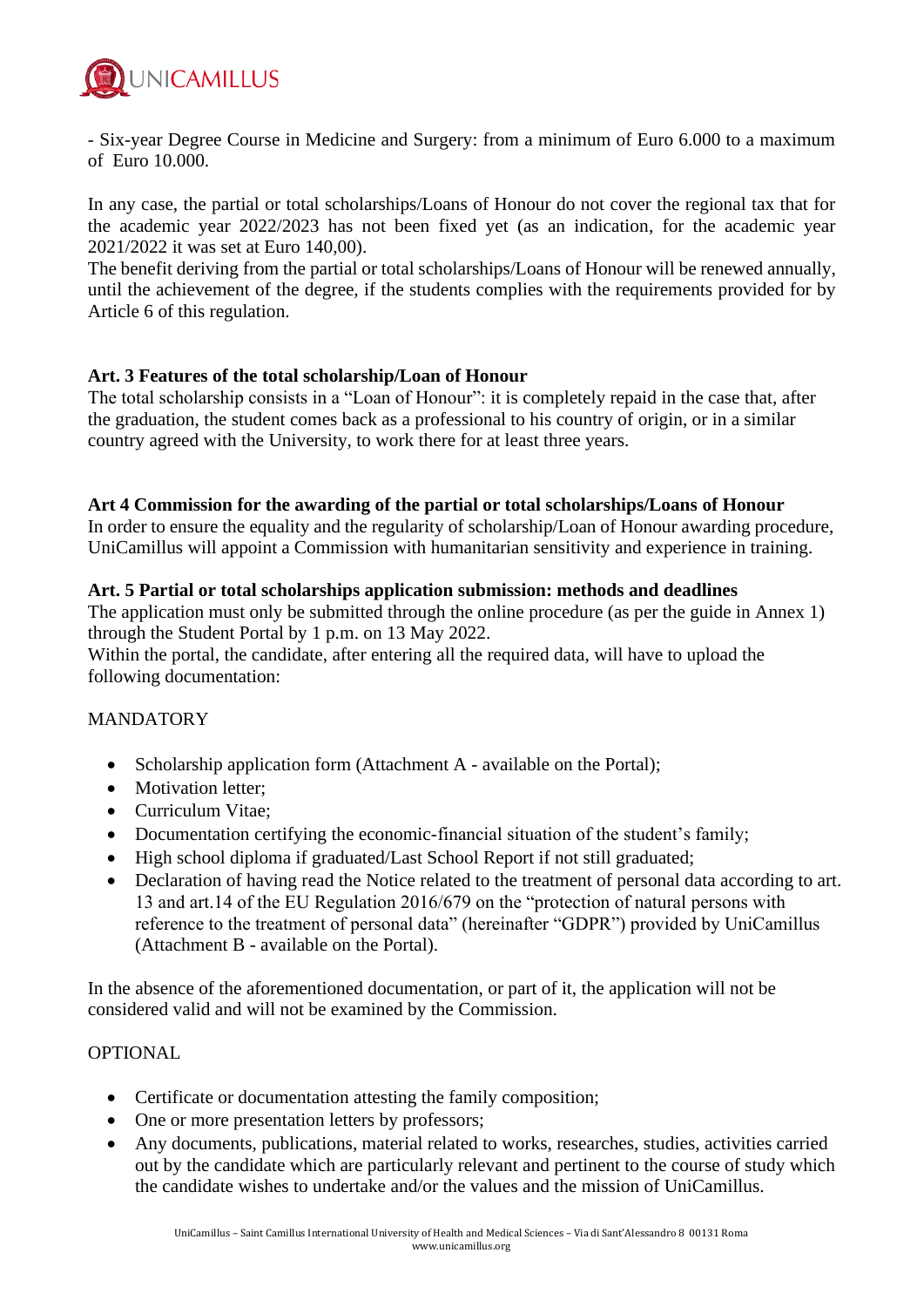

The documentation described must always be uploaded and sent through the Student Portal in the sections provided.

Please note that an interview may be required by the Evaluation Commission in order to award the partial and total scholarships.

For the same year of the Degree Course, students cannot benefit from another scholarship/Loan of Honor provided by other public or private bodies.

Please Note: The files uploaded to the platform must not exceed a total of 30 Megabytes in upload.

For any information regarding the procedure, please refer to the the following email address: [relations@unicamillus.org.](mailto:relations@unicamillus.org)

## **Art. 6 Requirements for the partial and total scholarships/Loans of Honour renewal**

The student beneficiary of the partial or total scholarship/Loan of Honour for the academic year 2022/2023, has the right to have it renewed annually for a number of years equal to the legal duration of the Degree Course, if complying with the following requirements:

- average grade for the exams of the previous academic year equal or higher than 26/30;
- retention or worsening of the economic financial situation of the student's family as declared at the time of the first awarding;
- annual minimum number of University Credits (CFU) as specified in the following table (Table 1):

| TABLE I                          |                                             |
|----------------------------------|---------------------------------------------|
| <b>SIX-YEAR DEGREE COURSE IN</b> | UNIVERSITY CREDITS (CFU) REQUIRED           |
| MEDICINEAND SURGERY              |                                             |
| year                             | According to the procedure set in this call |
| $2^{\circ}$ year                 | 46, to be achieved within the first year    |
| $3^{\circ}$ year                 | 86, to be achieved within the second year   |
| $4^{\circ}$ year                 | 149, to be achieved within the third year   |
| $5^{\circ}$ year                 | 205, to be achieved within the fourth year  |
| $6^{\circ}$ year                 | 261, to be achieved within the fifth year   |

# $T_{\rm{max}}$

- Students beneficiaries of the partial or total scholarship/Loan of Honour must achieve the requiredUniversity Credits (CFU) within the September exam session;
- In the case candidates do not reach the University Credits (CFU) specified in Table 1 or the examaverage grade is lower than 26/30, the candidate assignee shall loose the benefit and shall pay thefees required according to the Tuition Fees Regulation;
- Students beneficiaries of the partial or total scholarship/Loan of Honour must achieve the Degree in Medicine and Surgery or in Dentistry and Dental Prosthetics in 6 years' time; however the scholarship can be retained for further 6 monthsfor the achievement of the Degree; once these 6 months are elapsed, the partial or total scholarship/Loan of Honour will be withdrawn and the candidate assignee shall pay the fees due according to the Tuition Fees Regulation.

The aforementioned requirements are necessary for the renewal, but they are not sufficient since the renewal is at the total discretion of the University, which will also evaluate other elements such